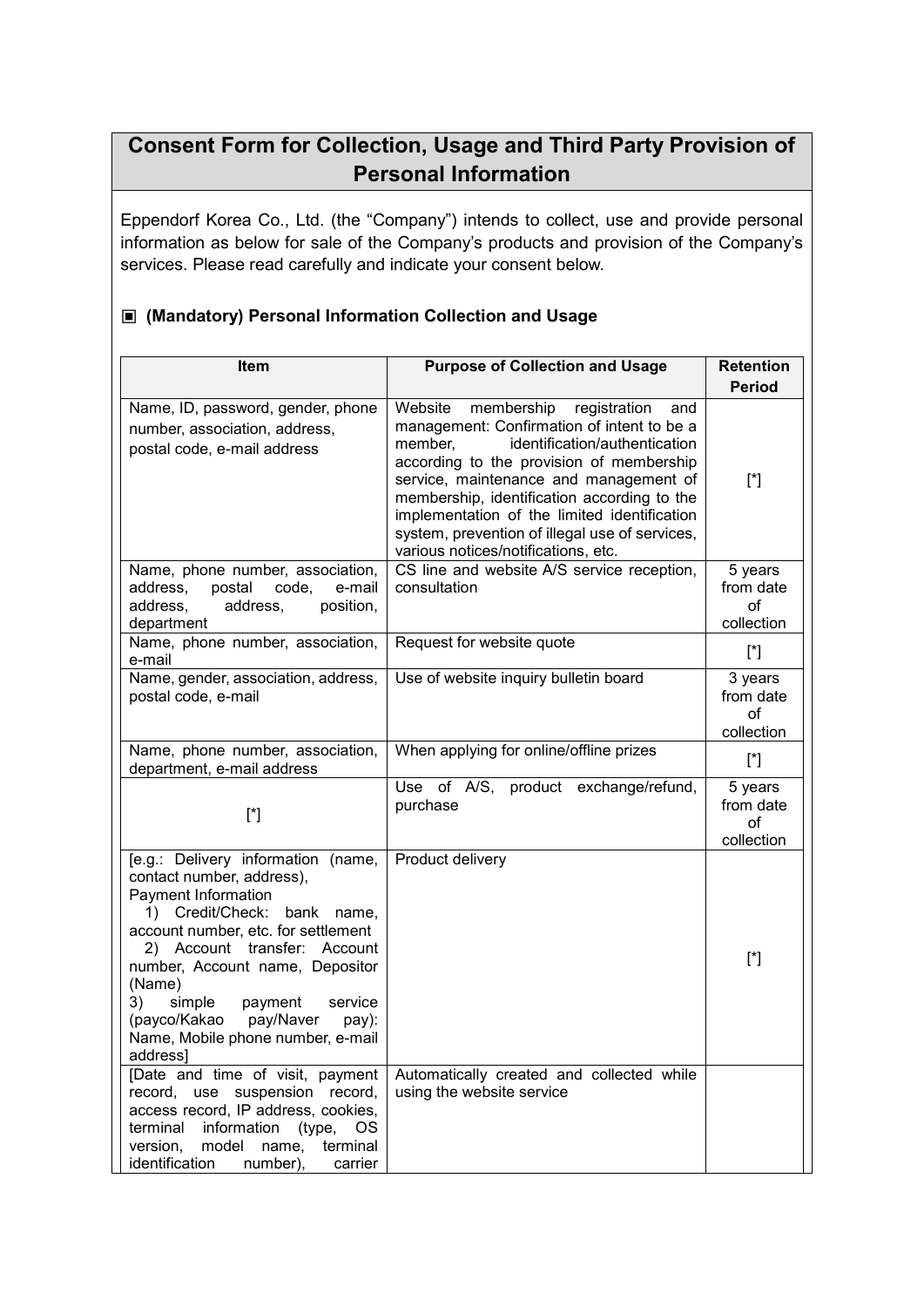|  | ^ተሶ<br>--<br>еu. |  |  |
|--|------------------|--|--|
|--|------------------|--|--|

※ You have the right to disagree to the above collection and usage of personal information. However, should you disagree, you may be limited in receiving smooth provision of services.

☞ Do you agree to the collection and usage of personal information as above? (Agree)

#### **▣ (Mandatory) Personal Information Collection and Usage**

| <b>Item</b>                                             | <b>Purpose of Collection and Usage</b>                                                                                                                                                                                                                                                                                                                                                                     | <b>Retention</b><br><b>Period</b>     | Agree/Disagree   |
|---------------------------------------------------------|------------------------------------------------------------------------------------------------------------------------------------------------------------------------------------------------------------------------------------------------------------------------------------------------------------------------------------------------------------------------------------------------------------|---------------------------------------|------------------|
| Position,<br>department, fax<br>number                  | Website membership registration and<br>management: Confirmation of<br>membership intent,<br>identification/authentication according to<br>the provision of membership service,<br>maintenance and management of<br>membership, identification according to<br>the implementation of the limited<br>identification system, prevention of illegal<br>use of services, various<br>notices/notifications, etc. | [*]                                   | (Agree/Disagree) |
| Position,<br>department,<br>phone number,<br>fax number | Use of website inquiry bulletin board                                                                                                                                                                                                                                                                                                                                                                      | 3 years from<br>date of<br>collection | (Agree/Disagree) |

※ You have the right to disagree to the above collection and usage of personal information. However, should you disagree, you may be limited in receiving smooth provision of services.

## **▣ (Mandatory) Collection and usage of personal information to promote goods/services or solicit sales**

| ltem | <b>Purpose of Collection and Usage</b>                                                                                                                                                                                                                                                                                                         | <b>Retention</b><br><b>Period</b> |
|------|------------------------------------------------------------------------------------------------------------------------------------------------------------------------------------------------------------------------------------------------------------------------------------------------------------------------------------------------|-----------------------------------|
| [*]  | Utilization for marketing and advertising:<br>development of new services (products) and<br>provision of customized services, provision<br>of event and advertisement information and<br>participation opportunities, verification of<br>service validity, identification of access<br>frequency, or statistics on member service<br>use, etc. | [*]                               |

※ You have the right to disagree to the above collection and usage of personal information to promote goods/services or solicit sales. However, should you disagree, you may be limited in receiving smooth provision of services.

☞ Do you agree to the collection and usage of personal information to promote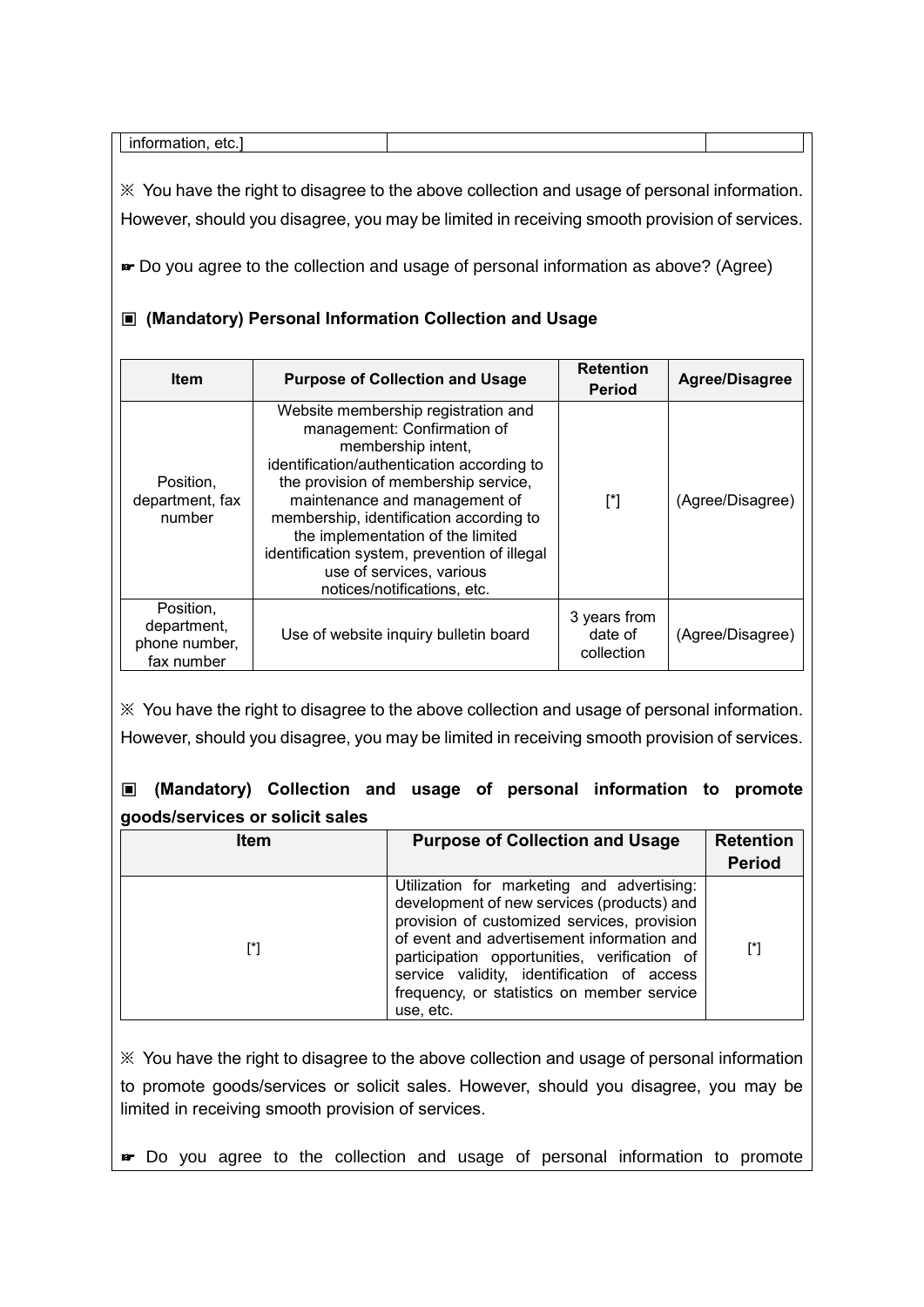goods/services or solicit sales as above? (Agree)

| <b>Recipient</b>      | <b>Purpose</b>                                 | <b>Item</b>                                             | <b>Retention</b>       |
|-----------------------|------------------------------------------------|---------------------------------------------------------|------------------------|
|                       |                                                |                                                         | <b>Period</b>          |
| Eppendorf<br>Korea    | Product<br>quotation                           | Name,<br>phone<br>number,                               | Until the              |
| Distributors:<br>㈜한독, | business, A/S service,<br>product purchase and | association, address,<br>postal<br>code, e-mail address | purpose is<br>achieved |
| 유정메디텍, 대덕과            | payment, delivery and                          |                                                         |                        |
| 학, 중수과학, 충남이          | other<br>purchase<br>transaction<br>contract   |                                                         |                        |
| 화학, 한신과학의료            | execution<br>and                               |                                                         |                        |
| 기, 한독사이언스, 태          | performance                                    |                                                         |                        |
| 영LS, 팔이합성, 선일         |                                                |                                                         |                        |
| 과학, 와이제이사이언           |                                                |                                                         |                        |
| 스, 메디코아펙스, 다          |                                                |                                                         |                        |
| 물, 금성하이텍, 그린          |                                                |                                                         |                        |
| 메디랩, 신원의료약            |                                                |                                                         |                        |
| 품, 케이디메딕스, 한          |                                                |                                                         |                        |
| 국엔비에스                 |                                                |                                                         |                        |

## **▣ (Mandatory) Third party provision of personal information**

※ You have the right to disagree to the above provision of personal information. However, should you disagree, you may be limited in receiving smooth provision of services.

☞ Do you agree to the provision of personal information as above? (Agree)

## **▣ (Mandatory) Foreign Third Party Provision of Personal Information**

| <b>Retention</b><br>Recipient<br><b>Purpose</b><br><b>Period</b> | ltem | <b>Agree/Disagree</b> |
|------------------------------------------------------------------|------|-----------------------|
|------------------------------------------------------------------|------|-----------------------|